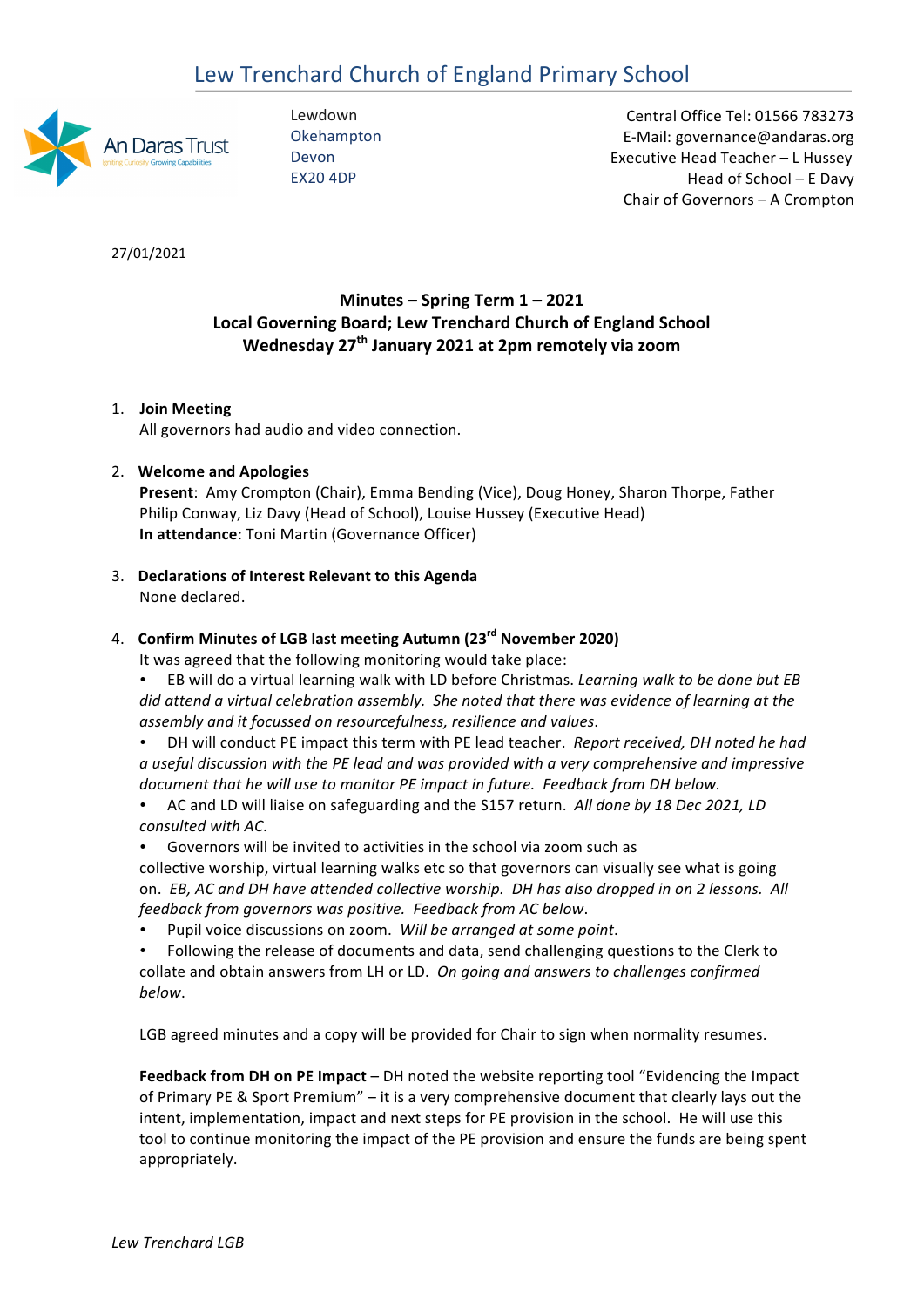**Feedback from AC on Celebration Assembly Zoom – all five bubbles/classes have their own** laptop to share in the assembly time so no-one is excluded. All classes were given the opportunity to talk about what they had been learning about that week. It was noted that the children spoke confidently and enthusiastically; they were clearly used to having their assemblies in this format. Awards were given out to children from each class, to children that had demonstrated the school values and shown to be good learners. Overall, it was a pleasure to watch and a good opportunity to see the children in action, given the limited opportunities at the moment.

#### 5. **Current Situation Update**

Weekly reviews and exceptions reports, and updated risk assessments are provided weekly to governors; these contain the most up to date information and progress. 

Are children with no internet connection being offered a place in school irrespective of whether they are KW children to ensure they are not disadvantaged? It was noted that sometimes a lack of internet is a lifestyle choice and not necessarily a sign of deprivation. The number of children in school has increased and has to be looked at on an individual basis with each family, depending on key worker needs or vulnerability of children. A few places offered to children have not been taken up. The uptake for remote learning has been good but it is remote and much of the day has been taken up with 'live contact' with the families. Are the sessions for **SEND pupils being regularly monitored 'live' by SENCO not just for outcomes but to ensure engagement of these children?** Not monitored live as SENDCO only works 3 days across 3 schools. The provision is monitored, the children's work is monitored and the Trust improvement officers monitor the provision (but the actual teacher's lesson conduct and style is not monitored as this is considered unfair and unnecessary at this time). It was also noted that most SEN children are in school and having bespoke provision. Can you confirm what the the Trust's response is to the pressures and challenges that children and school staff are facing? The Trust Improvement Officer asks at the end of his meetings if the Trust can offer any help. The Trust staff and the CEO are very approachable and understanding, so it is easy to speak to them if a school does need anything. They are also open to feedback and respond to requests we make. We are trusted to put into place things that our school may need to address and will looking into well-being and mental health for our pupils as a school team. Is it necessary to **book in any extra meetings and training sessions right now?** Meetings and training moving forward have been hugely reduced. Regular briefing sessions are necessary in school teams but the Trust ones have been mostly postponed and only happen occasionally when absolutely necessary.

#### 6. **Future Plans**

The latest direction from the government is that schools will not return before 8<sup>th</sup> March and at this point schools may begin to return, but possibly in a phased way. So the future opening of the school fully is not yet known. It was noted that SATs and external tests are cancelled and checking children's progress in future will be done by teacher assessment. LD noted that parents are now seeing the point of what the children are learning and the depth of the curriculum that needs to be covered, and probably have a better appreciation of what the children are learning. Future plans will encompass children's mental health due to the damage that these lockdowns are having on children's mental health. **Mental health provision is important if staff are to remain well and children are to be open to learning and catching up, so do we have the right support in place?** Discussion took place on mental health and looking after the mental health of staff, children and parents. LH noted the measures that are being taken to protect the staff and try to be supportive by reducing work that doesn't need to be done. LD noted that the staff do work very hard to support children and parents, but parents do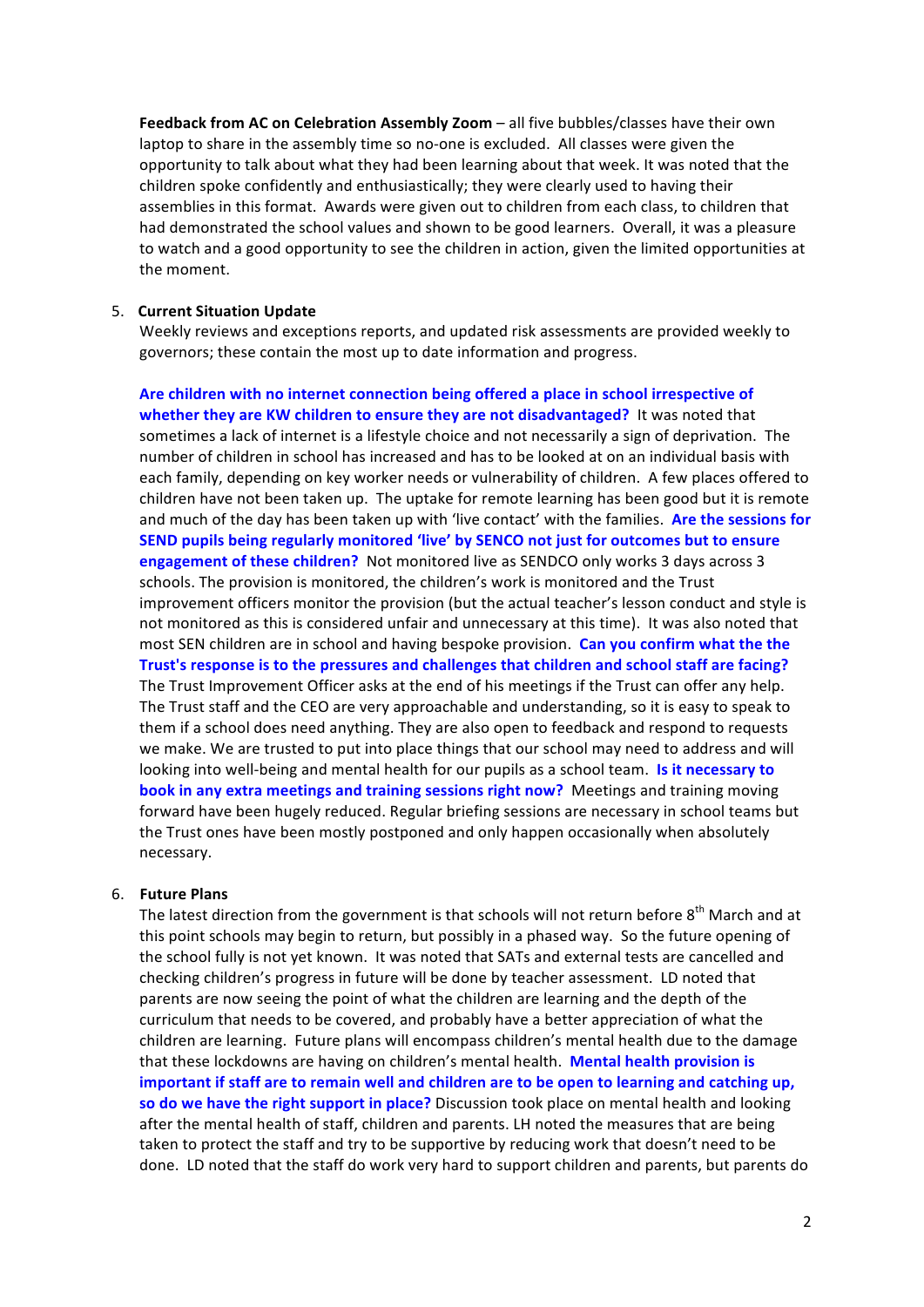need to remember that staff are also going through the same thing as parents with their own children, elderly or vulnerable relatives, the need to isolate and so on. A governor noted that across the various professions, people will always put more effort in at difficult times and we need to remember that whatever the profession, they are human beings and have their own needs. LH confirmed that there are plans to provide mental health support and she noted that staff now have lateral flow devices to take Covid tests twice a week which provides some reassurance.

#### 7. **Safeguarding**

S157 completed in December and AC consulted. 

AC's challenges included how the school are making sure vulnerable pupils are kept safe (including those who are at home rather than in school), and whether these plans are working well; how the school is working with the LA to safeguard vulnerable pupils; how the school is checking in on all pupils who are staying at home; how pupils, especially vulnerable pupils, who are still coming in to school are coping; whether staff have concerns about any pupils who aren't technically classed as 'vulnerable' by DfE and what the school is doing for these pupils; how the school is supporting pupils who are eligible for free school meals, and whether pupils are accessing this provision; during remote lessons, what safeguarding arrangements are in place to keep pupils safe; is there any support that staff need; have we taken steps to access children most at risk of a prolonged period of remote education; do we have up to date contacts for parents and are they secure; what support has been made available to parents to **make sure that devises are restricted and pupils are safe online?** Answers were provided to all these questions and a separate safeguarding report has been produced.

#### 8. **Policies**

Governors were made aware of the remote learning policy and allergen policy and were content with them.

#### 9. **Any Other Business**

Record of governor training:

- AC completed virtual monitoring course 8 Dec 2020 with Diocese of Exeter
- Father Philip booked on virtual Foundation governor training  $2^{nd}$  & 9<sup>th</sup> March with Diocese of Exeter
- EB booked on virtual Foundation governor training  $2^{nd}$  & 9<sup>th</sup> March, and virtual governor monitoring training on  $17<sup>th</sup>$  March with Diocese of Exeter.

LH noted shortlisting will take place on 28<sup>th</sup> January for staff maternity cover. AC agreed to join virtual interviewing on 11 Feb (LH will confirm time)

It was noted that there have been 11 applications for school reception places in 2021.

LH noted the issue with nursery funding and the DfE plan to only fund the children physically in nursery but hopefully this will not be the case and normal funding will continue otherwise it could force nurseries to close.

#### 10. **DONM**

Date of next meeting Wednesday 10<sup>th</sup> March 2021 at 2pm via zoom.